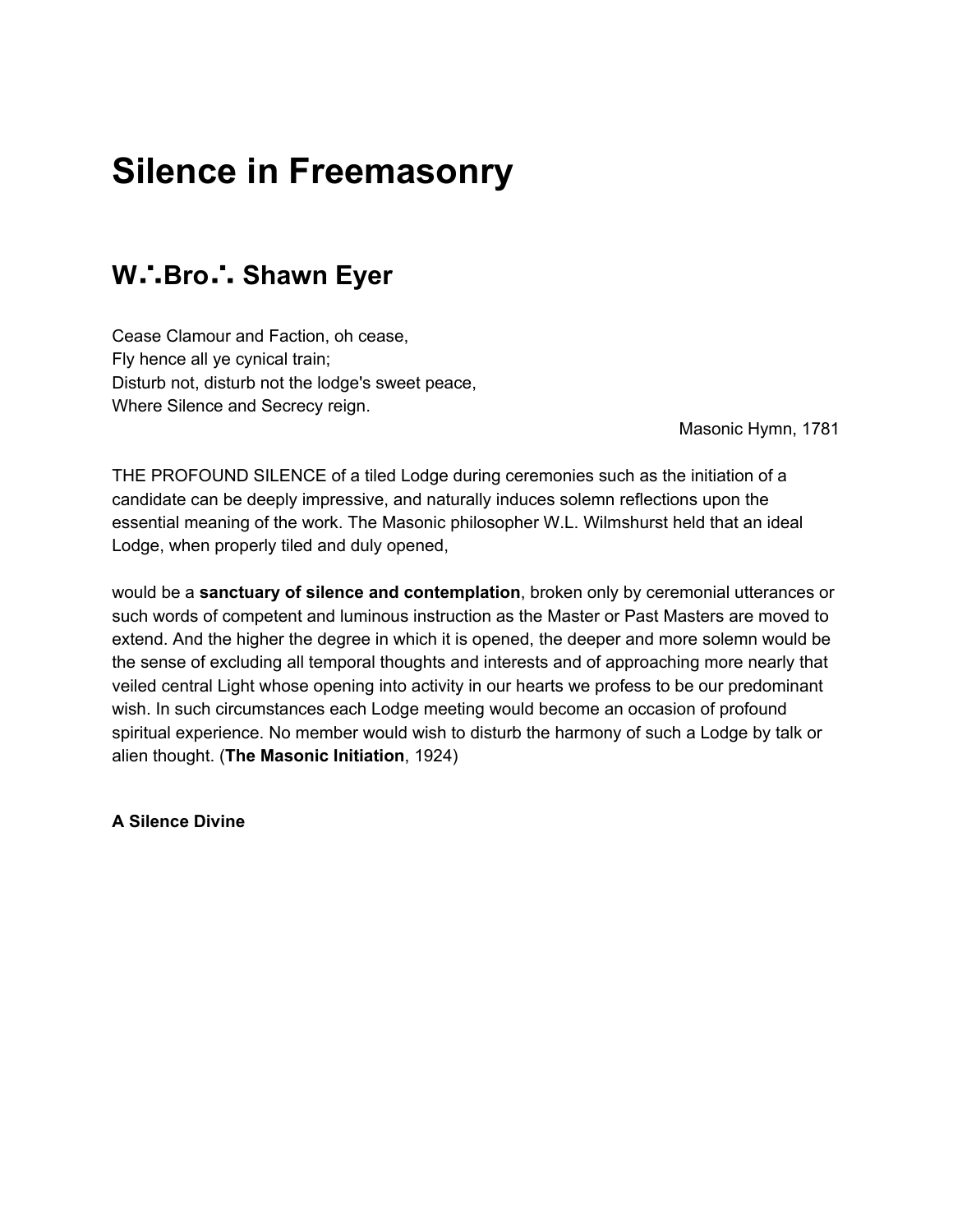

**Silence** Augustus Saint-Gaudens, 1874 G∴L∴ of New York (At the main staircase in the Grand Temple from 1876, then removed to the Masonic Hospital in Utica in 1923)

Freemasonry has traditionally personified this important characteristic of a properly opened Lodge. In one early example, John Bancks' **Ode to Masonry**(1738), the invocation is striking: "Come... Silence, Guardian of the Door! ... Be present still where Masons meet!" The allegorical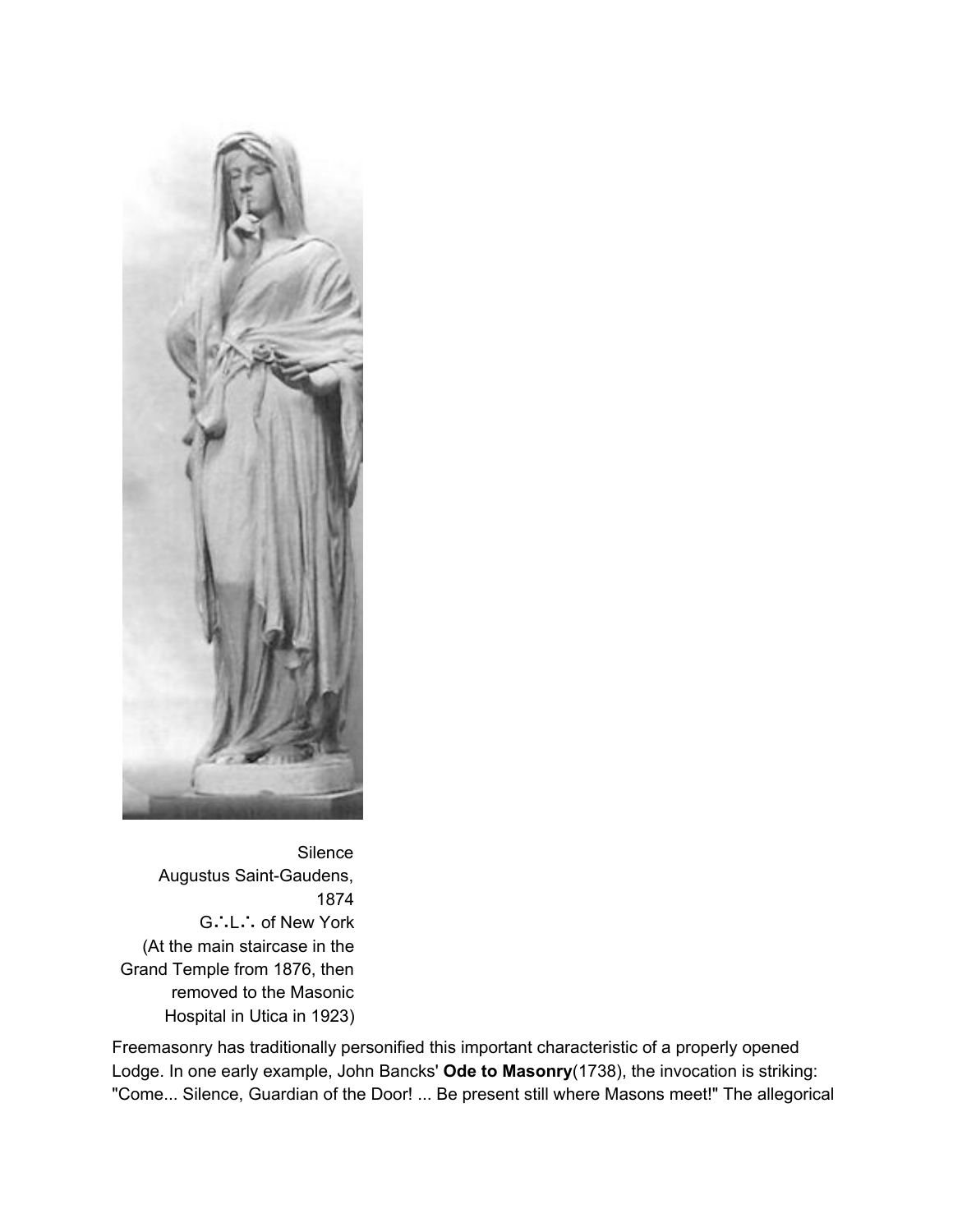figure of Silence was frequently referenced in the forms of the ancient gods Harpocrates and Angerona, both of whom are typically shown holding a finger to their lips.

Angerona was especially popular. She was a deity in the Roman pantheon, considered the goddess of secrecy. She was also known as Diva Angerona and Ancharia, and may have been identical with Volupia, the goddess of pleasure. Her most important duty was the maintenance of perfect secrecy. December 21 marked the Divalia or Angeronalia, her annual festival, which was held in the temple of Volupia. The priests gathered there to offer sacrifices before her statue. This image depicted Angerona with her finger held up over her mouth, which was itself bound and sealed. Pliny the Elder (23–79 ce) says that this ceremony 'bears especial reference to the inculcation of silence on religious matters.' (Naturalis Historia 3.9) One of the secrets thus guarded was nothing less than the secret or mystical name of Rome, 'long kept buried in secrecy with the strictest fidelity and in respectful and salutary silence,' (Pliny, ibid.) the divulgence of which would imperil the city. Her name means "she who raises up," and this may refer to the finger raised to her lips, her role of guarding the city, or her connection to the rebirth of the sun—or any combination of the three.

Angerona is perhaps first mentioned Masonically in 1756 by Lawrence Dermott in his **Ahiman Rezon**:

The **Romans** had a Goddess of Silence named **Angerona**, which was pictured like **Harpocrates**, holding her Finger on her Mouth, in Token of Secrecy. (p. 7).

An early Masonic image of Angerona is plainly visible on the [frontispiece](http://academialodge.org/art_1775_calendar.php) of the Free Mason's [Calendar](http://academialodge.org/art_1775_calendar.php) and Almanac of 1775.

Both the 1805 first American Edition of Dermott's **Ahiman Rezon** and James Hardie's **Monitor** (New York, 1819) add an account of Angerona and Harpocrates that concludes, "Hence the Latin sentence linguam digito compesce, check your tongue by your finger." [The actual classical phrase was digito compesce labellum, Juvenal, **Satires**1.160)—Ed.] Lodges named for Angerona have existed in Arkansas, Missouri, New York, Pennsylvania, Tennessee; Eastern Star chapters have also been named after her. Mackey's **Encyclopedia** reports that "her statue has sometimes been introduced among the ornaments of Masonic edifices." Corroborating this, we know that prominent sculptures of Angerona were commissioned for several important Masonic temples, including the Grand Lodges of Pennsylvania (Z.A. Davis, **Monitor**, 1843, p. 126) and New York (Augustus Saint-Gaudens, 1874), and the Scottish Rite Temple of Guthrie, Oklahoma.

The ancient "sign of Harpocrates" has sometimes been used as a Masonic gesture—sometimes even at public ceremonies. For example, at the April 16, 1841 cornerstone-laying of a new Masonic hall for the Brethren of the city of Lincoln in England, we see the interesting nonverbal lesson enacted before some two hundred guests, principally ladies:

[...T]he Architect... produced the plans for the inspection of the Prov. Grand Master. The D.P.G.M. turning to the Master of the Lodge, said, "Worshipful Master, what will your Lodge be like?" To this no answer was given, but the W. Master pointed up to the heavens, then down to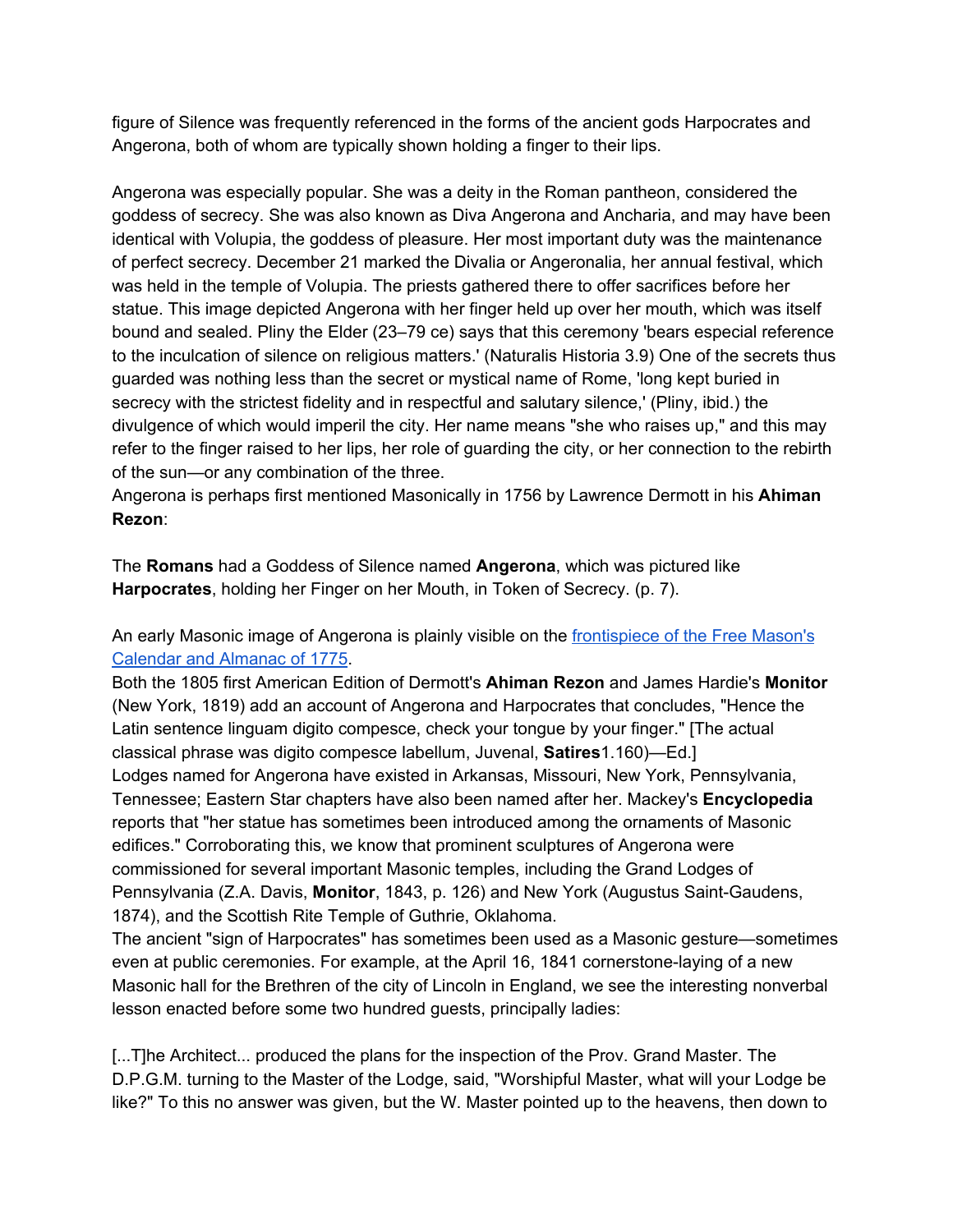the earth, and then extended his hands horizontally, pointing outwards. The D.P.G.M. then said, "That is a good plan, W.M., but what more have you to tell me?" No answer was made, but the Master first placed his right hand upon his heart, and afterwards his left to his lips. The D.P.G.M. said, "The Master does well, Brothers; let us copy his example," on which each member gave the same signal of sincerity and silence. (**Freemason's Monthly Magazine**, Charles Whitlock Moore, Ed., vol. 1, 1842, p. 85)

## **Silence and Circumspection**

Just as the ideal of Masonic silence can be personified in the allegorical figures of Harpocrates and Angerona, so it is intended to be realized in the life of every initiate. It is no mere abstract, but is intended to be an essential part of our **applied Masonry**—practiced even when we are not in Lodge. Indeed, William Preston taught that silence is "the Mason's chief virtue," And the **Monitor** instructs us that:

The Book of Constitutions, Guarded by the Tyler's Sword, reminds us that we should be ever watchful and guarded in our thoughts, words and actions, particularly when before the uninitiated; ever bearing in remembrance those truly Masonic virtues, **silence** and **circumspection**.



First Seal of the Antient Grand Lodge 1751

Such virtues are internal traits, most effectively cultivated through careful self-reflection. The annual Installation Ritual makes it explicit that the Tiler's sword is something that, in a way, we **all** carry: "As the sword is placed in the hands of the Tiler, to enable him effectually to guard against the approach of cowans and eaves-droppers, and permit none to pass except those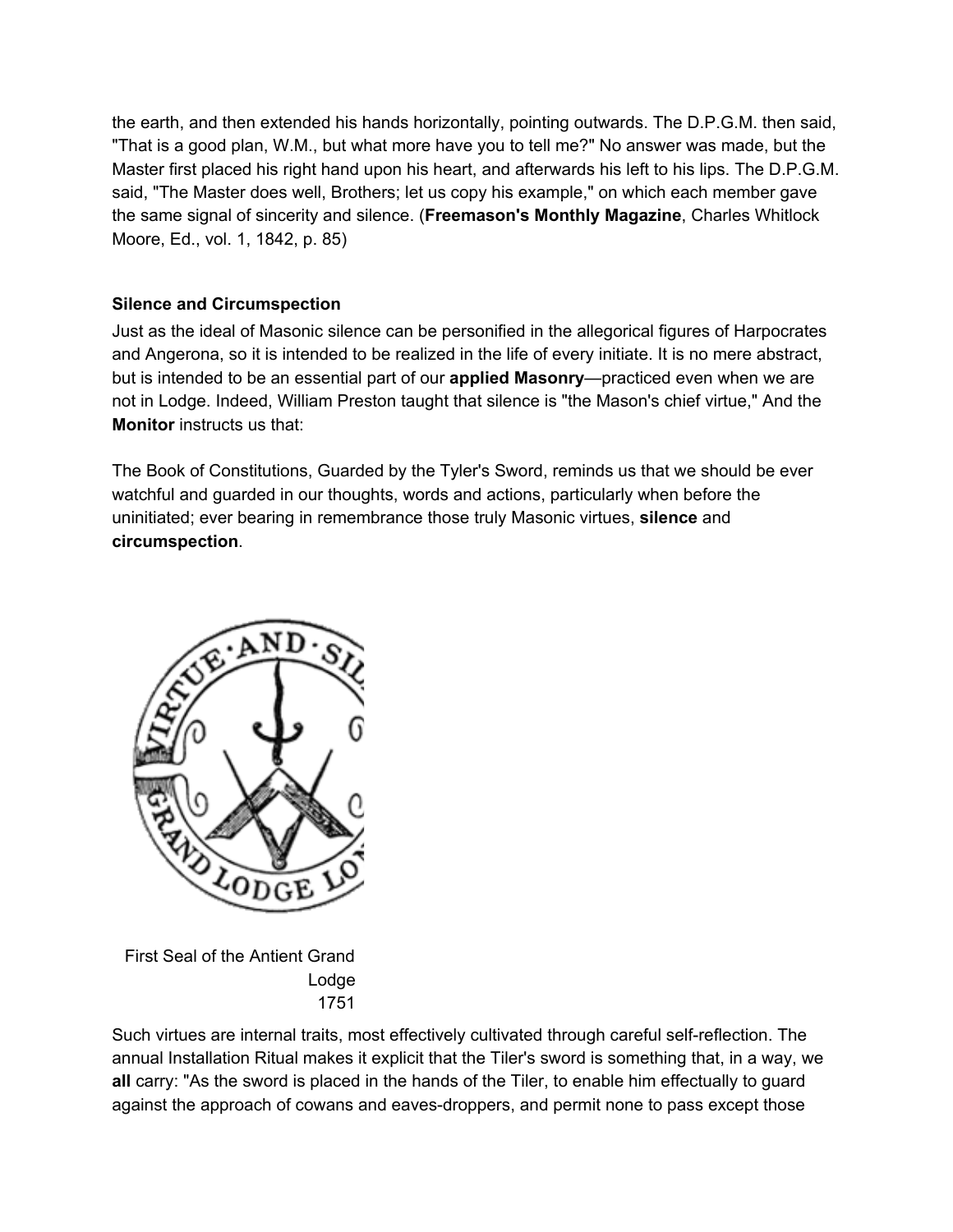who are duly qualified, so it should admonish us to set a guard over our thoughts, a watch at our lips, post a sentinel over our actions; thereby preventing the approach of every unworthy thought and deed, thus preserving consciences void of offense toward God and man." In other words, the Tiler's sword should be used to fend off the cowans in our minds: those ideas not fit for entry into the Temple of our lives. This deeply interior perspective reinforces the powerful role that contemplation and self-reflection possess in the overall moral constitution of a Mason.

## **Vide, Aude, Tace**

One of the old Latin mottos of the Order is Vide, Aude, Tace— three verbs in the imperative or "command" tense. Vide in Latin means "see" in both the literal and figurative senses, and thus is connected to our words "visual" and "wit". The first refers only to the fact of seeing or not seeing something with our eyes. But the metaphorical meaning is what we mean when we exclaim, "Ah, I see!" We saw with our eyes, but later we actually understood. Similarly, we say "it finally dawned on me."



Master Mason's ring featuring a Vide Aude Tace motif Bro∴ Andrew Horn, 2003

Aude means "dare," and is the root of our word "audacity." A Mason must dare to apply to the Craft of his own free will and accord, and after he is initiated, it is his responsibility to embody such fortitude that he will be able to put the lessons of Freemasonry into practice. Aude follows Vide because there is benefit neither from uninformed daring nor from understanding without practical application.

Tace means "be silent," and is related to our words "tacit" and "taciturn." The command to remain silent may alludes the theme of Masonic silence in all of its dimensions. from the obligation that binds a Mason to his Craft, to the 1723 regulation requiring him to be "a lover of quiet," to the duty of every Mason to maintain in trust the secrets of his brethren, and even to the preservation of esoteric wisdom from the abuses of the profane.